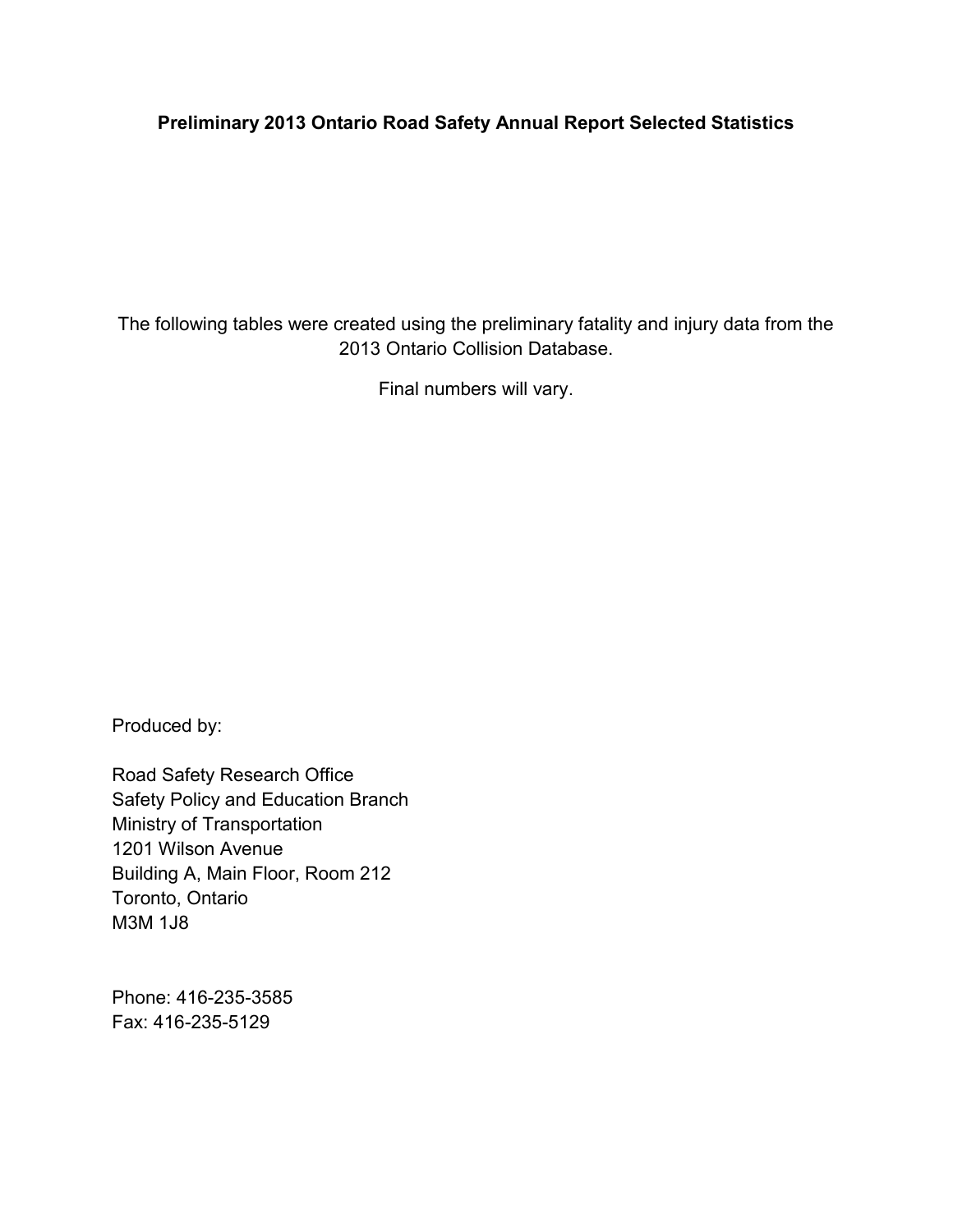**Synopsis** 

| <b>Selected Statistics: 2013</b>                                                 |            |
|----------------------------------------------------------------------------------|------------|
| <b>Total Fatal and Personal Injury Collisions</b>                                | 42,966     |
| Total Drivers Involved in Fatal and Personal Injury Collisions                   | 80,586     |
| Total Vehicles Involved in Fatal and Personal Injury Collisions                  | 81,359     |
| <b>Fatal Collisions</b>                                                          | 429        |
| Personal Injury Collisions                                                       | 42,537     |
|                                                                                  |            |
| Persons Killed                                                                   | 476        |
| Drivers Killed (excludes All Terrain Vehicle and Snow Vehicle Drivers)           | 288        |
| Passengers Killed                                                                | 92         |
| <b>Pedestrians Killed</b>                                                        | 91         |
| <b>Other Road Users Killed</b>                                                   | 5          |
|                                                                                  |            |
| Persons Injured                                                                  | 59,737     |
| <b>Estimated Ontario Population</b>                                              | 13,550,900 |
| <b>Licensed Drivers</b>                                                          | 9,592,489  |
| <b>Registered Motor Vehicles</b>                                                 | 8,920,342  |
| Estimated Vehicle Kilometres Travelled (in millions)                             | 129,579    |
|                                                                                  |            |
| Persons Killed in Motor Vehicle Collisions per 100,000 People in Ontario         | 3.51       |
| Persons Killed in Motor Vehicle Collisions per 100 Million Kilometres Travelled  | 0.37       |
| Fatal and Personal Injury Collision Rate per 100 Million Kilometres Travelled    | 33.16      |
| Fatal Collision Rate per 100 Million Kilometres Travelled                        | 0.33       |
| Number of Persons Killed in Motor Vehicle Collisions per 10,000 Licensed Drivers | 0.50       |

### **At a Glance: Situations with the Highest Road Fatalities, 2013**

| Category                        | <b>Number of Fatalities</b> | <b>Percentage of Total Fatalities*</b> |
|---------------------------------|-----------------------------|----------------------------------------|
| Drinking and driving collisions | $119**$                     | 25.0%                                  |
| Large truck collisions          | 92                          | 19.3%                                  |
| Pedestrian fatalities           | 91                          | 19.1%                                  |
| Inattentive driving collisions  | 79                          | 16.6%                                  |
| Speed-related collisions        | 65                          | 13.7%                                  |
| Unbelted occupant fatalities    | 65                          | 13.7%                                  |
| Motorcyclist fatalities         | 47                          | 9.9%                                   |

\*Some fatal crashes involve more than one of the factors listed. These percentages do not add to 100.

\*\*This figure has not been verified against fatality files from the Office of the Chief Coroner of Ontario. The final figure will change depending on OCCO findings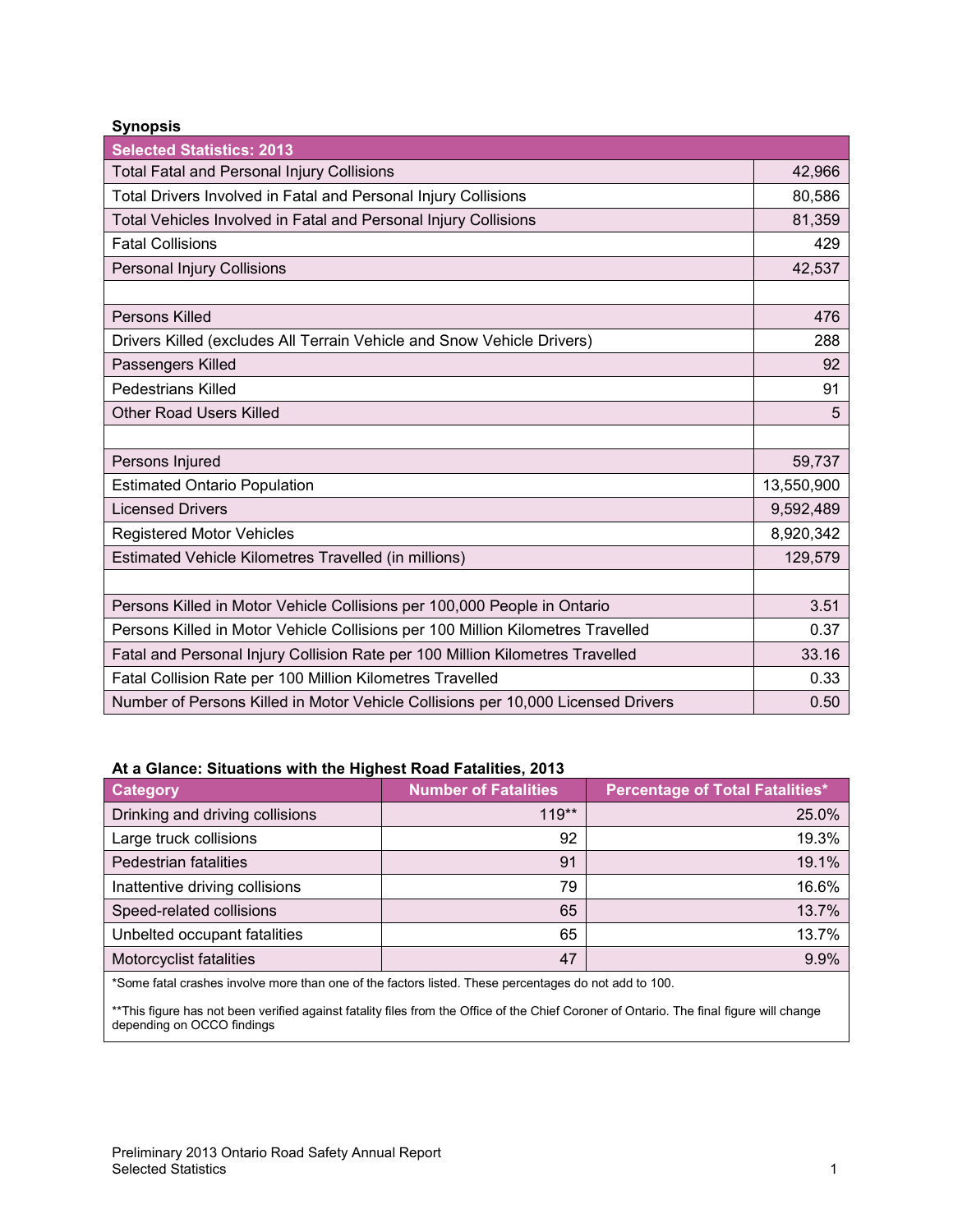#### **Table 2.1: Category of Involved Person by Severity of Injury in Fatal and Personal Injury Collisions, 2013**

|                                    | <b>Severity of Injury</b> |              |              |              |              |
|------------------------------------|---------------------------|--------------|--------------|--------------|--------------|
| <b>Category of Involved Person</b> | <b>Minimal</b>            | <b>Minor</b> | <b>Major</b> | <b>Fatal</b> | <b>Total</b> |
| <b>Driver</b>                      | 19,198                    | 15,074       | 1,018        | 231          | 35,521       |
| Passenger <sup>1</sup>             | 8,571                     | 6,380        | 533          | 85           | 15,569       |
| Pedestrian                         | 1,619                     | 2,207        | 453          | 91           | 4,370        |
| Bicyclist <sup>2</sup>             | 1,086                     | 1,211        | 163          | 17           | 2,477        |
| Motorcyclist <sup>3</sup>          | 461                       | 919          | 298          | 47           | 1,725        |
| Other Road Users <sup>4</sup>      | 246                       | 250          | 50           | 5            | 551          |
| <b>Total</b>                       | 31,181                    | 26,041       | 2,515        | 476          | 60,213       |

<sup>1</sup> Includes bus passengers

<sup>2</sup> Includes bicycle passengers

<sup>3</sup> Includes motorcycle passengers

4 Includes ATV drivers, ATV passengers, snowmobile drivers, snowmobile passengers, moped drivers, moped passengers, hangers on, and others

### **Table 2.2 and 2.3 Combined: Drivers Killed and Injured in Collisions by Selected Age Groups\*, 2013**

|                                                             | <b>Age Group</b> |        |                     |        |  |
|-------------------------------------------------------------|------------------|--------|---------------------|--------|--|
| Type of Injury                                              | $16-19$          | $80 +$ | <b>Other Ages**</b> | Total  |  |
| <b>Killed</b>                                               | 17               | 25     | 246                 | 288    |  |
| Injured                                                     | 1.992            | 761    | 35,881              | 38,634 |  |
| *Includes bicyclists, motorcycle drivers, and moped drivers |                  |        |                     |        |  |
| **Includes drivers aged 20-79 and drivers of unknown ages   |                  |        |                     |        |  |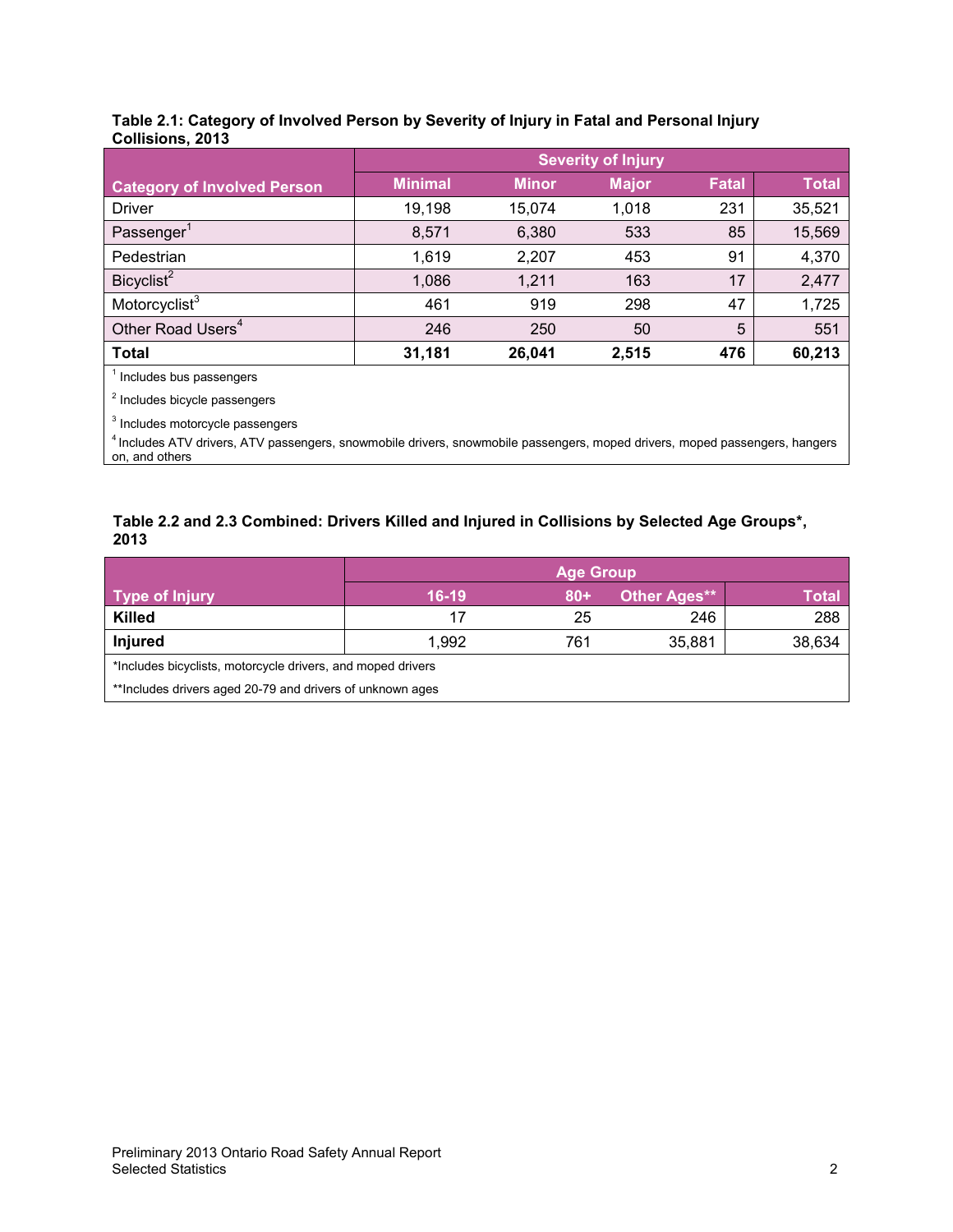| Table 3.4: Fatal and Injury Collisions by Initial Impact Type |  |
|---------------------------------------------------------------|--|
|---------------------------------------------------------------|--|

|                               | <b>Class of Collision</b> |                 |        |
|-------------------------------|---------------------------|-----------------|--------|
|                               |                           | <b>Personal</b> |        |
| <b>Initial Impact Type*</b>   | <b>Fatal</b>              | <b>Injury</b>   | Total  |
| Approaching                   | 83                        | 983             | 1,066  |
| Angle                         | 39                        | 4,576           | 4,615  |
| Rear End                      | 20                        | 12,365          | 12,385 |
| Sideswipe                     | 16                        | 2,726           | 2,742  |
| <b>Turning Movement</b>       | 36                        | 9,124           | 9,160  |
| With Unattended Motor Vehicle | 6                         | 444             | 450    |
| Single Motor Vehicle          | 229                       | 12,142          | 12,371 |
| Other                         | 0                         | 177             | 177    |
| Unknown                       | 0                         | 0               | 0      |
| <b>Total</b>                  | 429                       | 42,537          | 42,966 |

# **Table 3.5: Fatal and Injury Collisions by Month of Occurrence**

|                            | <b>Class of Collision</b> |                                  |              |
|----------------------------|---------------------------|----------------------------------|--------------|
| <b>Month of Occurrence</b> | <b>Fatal</b>              | <b>Personal</b><br><b>Injury</b> | <b>Total</b> |
| January                    | 35                        | 3,623                            | 3,658        |
| February                   | 17                        | 2,962                            | 2,979        |
| March                      | 26                        | 2,729                            | 2,755        |
| April                      | 24                        | 2,890                            | 2,914        |
| May                        | 39                        | 3,660                            | 3,699        |
| June                       | 27                        | 3,824                            | 3,851        |
| July                       | 61                        | 3,959                            | 4,020        |
| August                     | 44                        | 3,954                            | 3,998        |
| September                  | 37                        | 3,927                            | 3,964        |
| October                    | 46                        | 4,123                            | 4,169        |
| November                   | 42                        | 3,472                            | 3,514        |
| December                   | 31                        | 3,414                            | 3,445        |
| <b>Total</b>               | 429                       | 42,537                           | 42,966       |